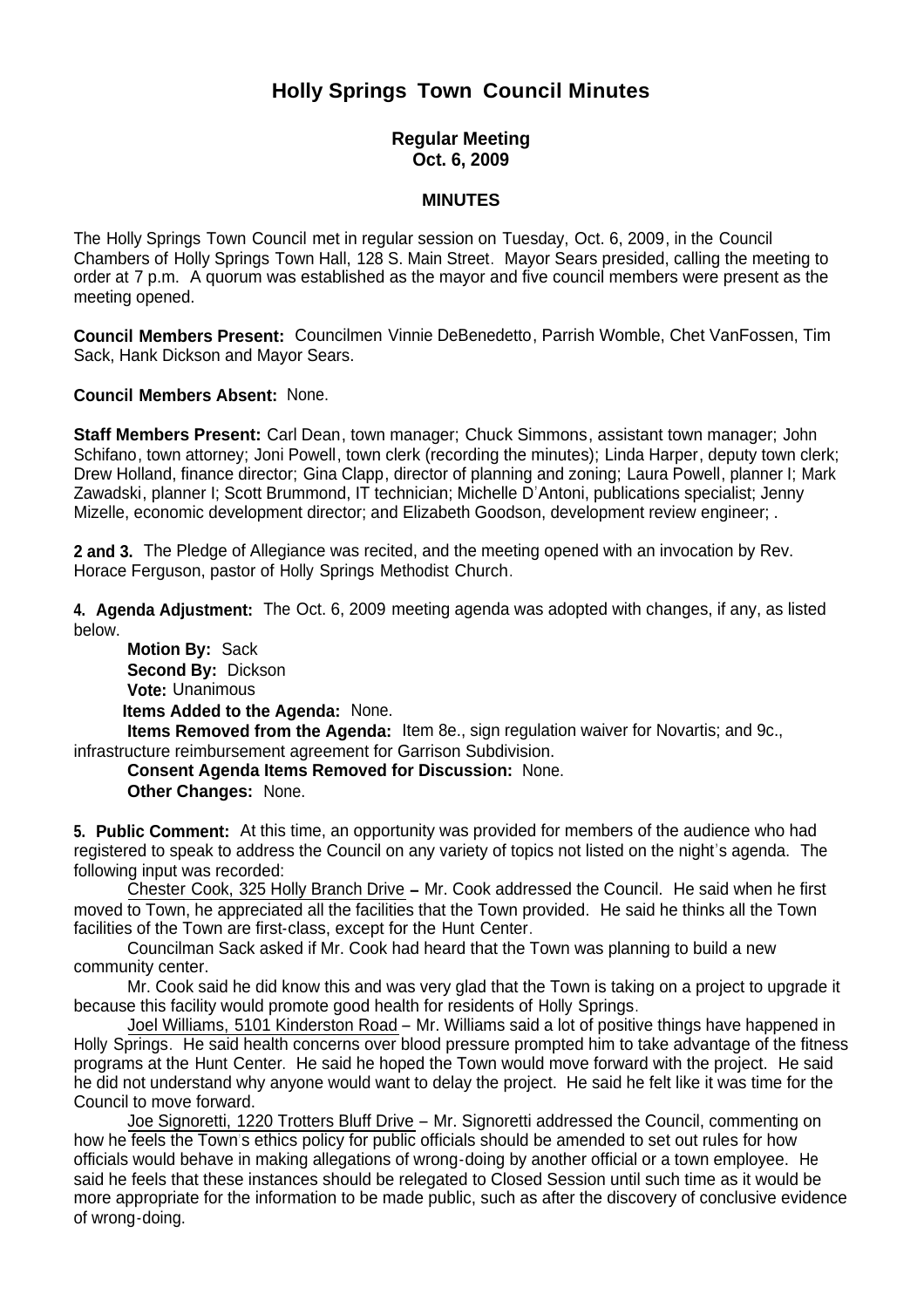He said he feels some members of the Council during the past year have made damaging and unfounded remarks about employees and public officials, and he feels this is unfair to the individuals involved as well as the organization.

 He also said he feels the policy should be amended to require that any information published by public officials be complete and factual. He said he feels information recently published in the newspaper by one Council member regarding the financing of the Hunt Center was false and he closed by saying that if an official is going to print something in the newspaper, then it should be the truth.

**6a. W. E. Community Center Project –** Kevin Adams of the Holly Springs Parks and Recreation Advisory Committee addressed the Council and public to state the committee's support for the Hunt Center project as well as future parks and recreation projects. He said the committee also would like to express its gratitude for the Council's support of the Hunt Center project and approval of the budget.

He thanked the Council for its efforts on the project.

 **Action:** None.

**7a. Public Hearing: Quantum Drive Right-of-Way Closing Order –** Ms. Powell said the Town has received a request to abandon road right-of-way located on Quantum Street adjoining property owned by Omni Investment Management, LLC. The applicant wishes to realign the right-of-way as illustrated on the attached map.

 She said in order to accomplish the realignment, the old right-of-way needs to be abandoned and new right of way dedicated.

 Ms. Powell said that, generally, following a 30-day appeal period from the effective date of the street closing order and upon recordation of this order, the property containing the right-of-way would revert back to the ownership of the original property owner, who is in this case, the applicant. That said, she said the engineering department has requested that the street closing order not be effective until the construction drawings for the project are approved, ensuring that the project will move forward and not result in the town's giving up right-of-way that it would have to get back if the project does not move forward.

Ms. Powell said adoption of the resolution as presented would accommodate that schedule.

With that explanation completed, Mayor Sears opened the public hearing to accept input. The following comments were recorded: None.

There being no comments, the public hearing was closed.

 **Action:** The Council approved a motion to Adopt Resolution 09-33, a street closing order for a portion of Quantum Street, effective upon approval of construction drawings for an associated realignment of Quantum Street.

**Motion By:** Sack **Second By:** Womble **Vote:** Unanimous.

*A* c*opy of Resolution 09-33 is incorporated into these minutes as addendum pages.*

**8. Consent Agenda:** The Council approved a motion to approve all remaining items on the Consent Agenda. The motion carried following a motion by Councilman Dickson, a second by Councilman Sack and a unanimous vote. The following actions were affected:

8a. Minutes – The Council approved minutes of the Council's regular meetings held May 19 and Sept. 1, 2009.

8b. Resolution 09-34 – The Council adopted Resolution 09-34 approving and enacting Development Procedures Manual amendment 09-DPA-04 pertaining to storm water. *A* c*opy of Resolution 09-34 is incorporated into these minutes as addendum pages.*

8c. Resolution 09-35 – The Council adopted Resolution 09-35 urging Congress to protect American jobs and industry in dealing with greenhouse emissions policy. *A* c*opy of Resolution 09-35 is incorporated into these minutes as addendum pages.*

8d. National Community Planning Month in Holly Springs – The Council received a report of a proclamation designating October as National Community Planning Month in Holly Springs.

8e. UDO Regulation Waiver – This item, a waiver of UDO regulations to allow for a ground sign of eight feet in height at Novartis Vaccines & Diagnostics, was removed during Agenda Adjustment.

8f. Budget Amendment, \$39,875 – The Council adopted an amendment to the FY 2009-10 budget in the amount of \$39,875 to finish out the Baptist Church parking lot project that included Center Street. *A*  c*opy of the budget amendments are incorporated into these minutes as addendum pages.*

8g. Budget Amendment, \$4,125 – The Council adopted an amendment to the FY 2009-10 budget in the amount of \$4,125 to provide an upgrade for Parks and Recreation Department Class software. *A*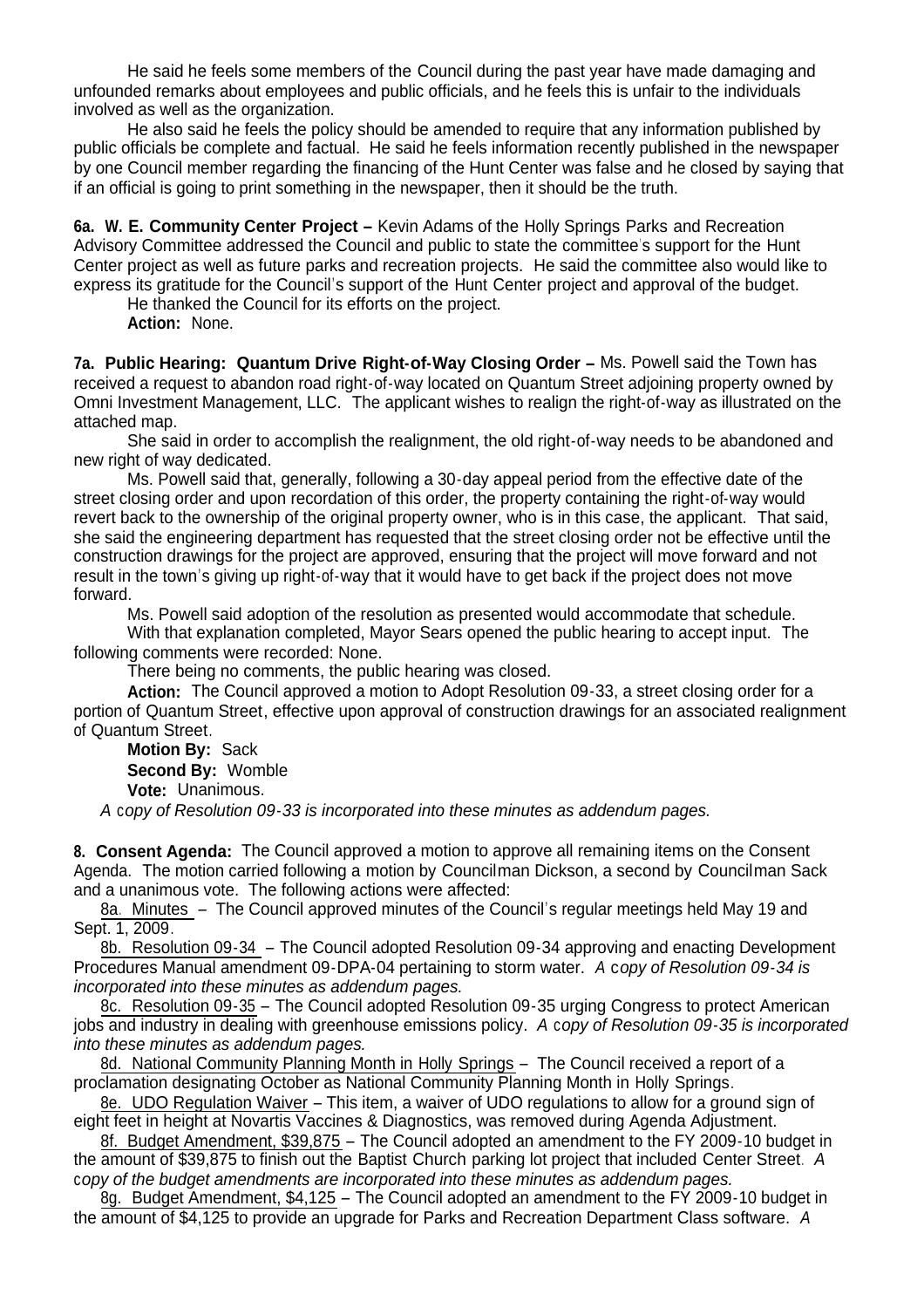c*opy of the budget amendment is incorporated into these minutes as an addendum page.*

9h. Reduction in Force Plan – The Council received and endorsed a report of the Town Manager's plan of action in regard to a reduction in force.

**9a. 02-MAS-11-A06, Southpark Village** – Mr. Zawadski said the Town has received a request for an amendment to the Southpark Village master plan. The project is located adjacent to G.B. Alford Highway between Avent Ferry Road and Ralph Stephens Road.

He said the proposed amendment includes three new out parcels, #9-#11, for a total of 13 commercial lots for the project. The new lots originally were part of Lot #1 that was planned for a single retail building with multiple store fronts similar to those adjacent to Harris Teeter. This amendment would change the appearance of the retail area along the village green by changing it to multiple out lot buildings. The amendment does include special setback requirements for lot #9 to ensure the building is kept close to the sidewalk so that the streetscape is consistent along Village Walk Drive for the portion adjacent to the "village green" open space.

**Action:** The Council approved a motion to approve detailed Master Plan Amendment #02-MAS-11- A06 for Southpark Village as submitted by McKim and Creed, Project Number 3438-0001, dated revised August 21, 2009 with the following conditions:

- 1. All previous conditions of approval for this master plan apply to this amendment.
- 2. A fee-in-lieu of upgrade will be required for this project for the related pump station and force main.
- 3. The additional utility services needed for the new lots must be constructed with the Development Plan for the corresponding lots.

**Motion By:** VanFossen **Second By:** Womble **Vote:** Unanimous.

**9b. 09-DP-02, PSNC Gas Regulator Facility** – Mr. Zawadski said the Town has received a development plan request to locate a 150-square-foot natural gas regulator facility on property located near the intersection of North Main Street and Quantum Street. The facility would be located more than 200 feet from the street and would be screened from view by new vegetation, existing vegetation, and a six-foot black chain-link fence.

**Action:** The Council approved a motion to approve Development Plan #09-DP-02 for PSNC Gas Regulator Facility as submitted by PSNC Energy, Project Number 0051264, dated revised 8/24/2009 with the following conditions:

1. The following items are required prior to 1<sup>st</sup> construction drawing submittal (later in the approval process):

a. An Easement & Right-of-Way Plat will need to be submitted for review showing existing and new easements, boundary of the PSNC easement including the corner of Quantum Street and Main Street for reference.

b. All land acquisitions must be complete and documentation provided.

2. The following items are required prior to the approval of the  $1<sup>st</sup>$  construction drawing for the project (later in the approval process):

a. All applicable 401 and 404 permits from USACE and NCDWQ must be obtained.

3. The following items are required prior to issuance of building permit:

a. Add black coated barb wire fencing around the perimeter of the gas regulator. **Motion By:** Sack **Second By:** DeBenedetto **Vote:** Unanimous.

**9c. Garrison Subdivision Infrastructure Reimbursement Agreement** – This item was removed during Agenda Adjustment.

**9d. W.E. Hunt Community Center Project** – Mr. Schifano reported that the Town's application to the Local Government Commission for approval to use installment financing for the Hunt Center renovation / reconstruction and Bass Lake trail enhancement project was approved earlier in the day. He said the Town now was in a position to move forward with the projects,

 Mr. Schifano said that there are three contracts relating to the Hunt Center project before the Town Council for consideration, specifically: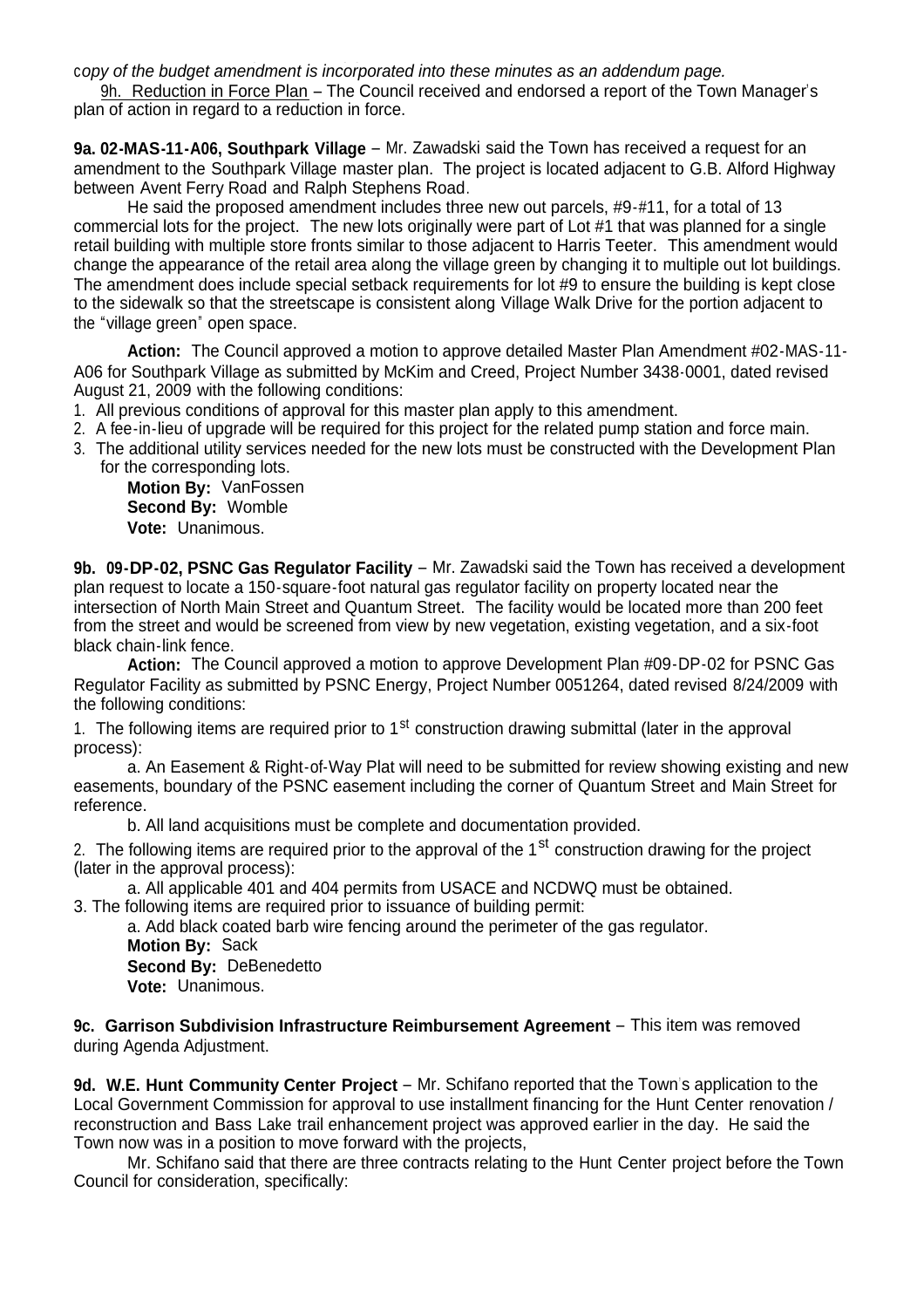- $\triangleright$  the main construction contract with John S. Clark Company, LLC for \$5,570,000;
- $\triangleright$  the installment financing contract with Capital State Bank for the entire project budget for \$6,524,000; and
- $\geq$  a construction materials contract for \$40,000 with Terracon engineering firm.

 He said with respect to the construction contract, the bid tabulation and architect's recommendation was presented to Council on Aug. 18, 2009; however, no vote was taken to approve the contract at that time, pending financing and Local Government Commission approval.

 He said with respect to the bank financing agreement, the installment financing terms were approved by the Council by resolution 09-30 on Sept. 1, 2009. He said the agreement, technically, already was approved, but because there has been some dissenting opinions on the project, he wanted to give the Council a chance to vote on the specific agreement.

The materials and testing contract is a new matter, Mr. Schifano said.

He said earlier this year, a request for proposals was distributed to businesses in the area that are capable of conducting the specialized testing that will be required during the construction and renovation process at the Hunt Community Center. Each consultant provided information based on their respective experiences in performing such testing. The participating consultants were: ATC Associates, Inc., Falcon Engineering, Froehling & Robertson, Inc., Kleinfelder, MACTEC, Stewart Engineering, and Terracon.

 Mr. Schifano said that after considerable negotiations, it is recommended that the Town contract with Terracon for the purpose of conducting tests as specified during the construction process. The lump sum value of these services is \$40,000, to be covered in the project budget funded by installment financing.

Councilman Sack explained the role of the LGC to Council meeting audience members. He explained that the LGC determines whether or not a Town is in financial condition to make proposed borrowings, and LGC approval is necessary before all municipal bank loans are executed in North Carolina.

Councilman VanFossen asked Mr. Schifano if Falcon Engineering, which had provided free services to the Town on other Hunt Center work in the past, had been considered for the testing work.

Mr. Schifano said yes, but that staff was not able to negotiate as favorable terms with Falcon as with Terracon

**Action #1:** The Council approved a motion to enter a contract with low bidding firm John S. Clark, LLC, in the amount of \$5,570,000 for construction in the W.E. Hunt Community Center project.

**Motion By:** VanFossen

**Second By:** Dickson

**Vote: Vote:** The motion carried, following a 4-1 vote. Councilmen Womble, VanFossen, Sack and Dickson voted for the motion. Councilman DeBenedetto voted against.

*A* c*opy of John S. Clark Company, LLC contract is incorporated into these minutes as addendum pages.*

 **Action #2:** The Council approved a motion to enter into an installment financing agreement with Capital State Bank for a loan amount of \$6,524,000 for the W.E. Hunt Community Center and Bass Lake Park Enhancement Projects with the following financing terms: The amount financed shall not exceed \$6,524,000, the annual interest rate (in the absence of default or change in tax status) shall not exceed 5.2%, and the financing term shall not exceed 18 years from closing.

**Motion By:** Dickson

**Second By:** VanFossen

**Vote:** The motion carried, following a 4-1 vote. Councilmen Womble, VanFossen, Sack and Dickson voted for the motion. Councilman DeBenedetto voted against.

 *A* c*opy of the Capital State Bank installment financing agreement contract is incorporated into these minutes as addendum pages.*

**Action #3:** The Council approved a motion to enter into a materials testing contract with Terracon for \$40,000, and to authorize the town manager to execute the documents, subject to terms acceptable by the town's attorney.

**Motion By:** Sack

**Second By:** Dickson

In discussion, Councilman DeBenedetto began to address the public that he was in favor of the Hunt Center project but that he had concerns about the financing.

Councilman Sack interrupted and said Councilman DeBenedetto was out of order because his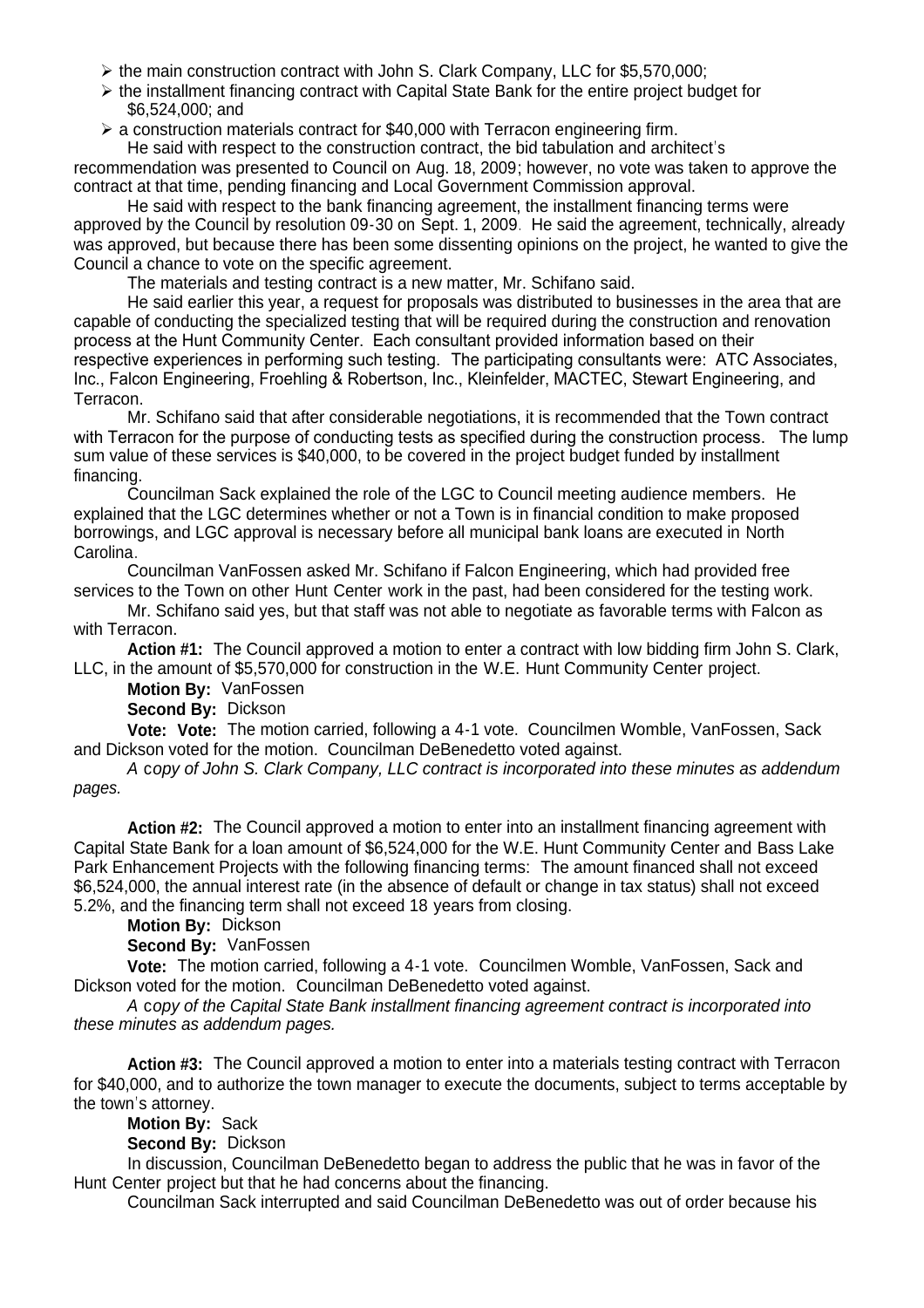discussion was not germane to the specific motion on the table. He called for a vote on the motion.

**Vote:** The motion carried, following a 4-1 vote. Councilmen Womble, VanFossen, Sack and Dickson voted for the motion. Councilman DeBenedetto voted against.

 *A* c*opy of Terracon Engineering Firm contract is incorporated into these minutes as addendum pages.*

**10. Other Business:** Mayor Sears reported on a teleconference held today on H1N1 flu.

Councilman VanFossen complimented Parks and Recreation, Police and Fire Department staff for assisting with the Dog Day in the Park event, particularly the Carolina Dock Dog event.

 Councilman Dickson reported for clarification that the Town did not raise fees for HollyFest. The business expo fees are higher than in years past, but that portion of the festival is run by the Holly Springs Chamber of Commerce.

 Councilman Womble thanked for the Council and staff for letters and cards while he was in the hospital for knee surgery.

Councilman Sack spoke to remind candidates of sign regulations.

 Councilman Sack asked Ms. Sudano about a dip in the southbound lane of Holly Springs Road near Middle Creek Farm Road. He also noted that signs in the cement medians get shirred off. He asked if reflective paint could be applied so motorists could better see the signs.

**11. Manager's Report:** Mr. Dean reminded the Council of the Chamber of Commerce retreat scheduled for later in the week; he reported on an international visit by a contingency from Moldova; he reported that defibrillators have been purchased for town facilities; he reported that the acute care bed allocation committee will be meeting later this week; he reminded the Council of the North Carolina League of Municipalities conference; he reported that the Hampton Inn had submitted its development plan to the Town.

**12. Closed Session:** The Council entered Closed Session.

 **Action:** The Council approved a motion to enter into Closed Session, pursuant to G.S. 143-318.11 (a)(5) to discuss matters relating to the location or expansion of industries in the area served by Holly Springs and pursuant to G.S. 143-318.11(a)(3) to discuss with the Town Attorney within the client-attorney privilege two matters of litigation.

 **Motion By:** VanFossen **Second By:** Sack **Vote:** Unanimous

## **General Account Closed Session – Oct. 6, 2009**

 In Closed Session, Mr. Dean explained to members that some utility extension work to an unserved area of the town would be critical in making a marketable parcel of property appealing to a company that might be looking to locate a business or industry in that area. Council members discussed the likelihood of that event and the cost of making such an infrastructure investment.

 Mr. Dean said the utilities also would serve residents in the same area. Engineering staff presented supporting information that would put the project on course.

 Mr. Schifano reported on two legal matters. He said that in 2000, a contractor broke a water line because No Cuts had no record of the line. The Attorney said the Town's Engineering Department had been working with the contractor to defray the cost of the \$14,000 in damages, and had negotiated a \$10,000 settlement. He asked for the Council's authorization for the settlement.

 **Action:** The Council approved a motion to authorize a settlement agreement in the amount of \$10,000 with a utility contractor.

 **Motion By:** Womble **Second By:** Dickson **Vote:** Unanimous.

 Mr. Schifano also reported to the Council on the *Mangum vs. Town of Holly Springs* lawsuit. He reported that the case, as he had predicted, was determined unfounded and was dismissed by the judge.

 No other action was taken in Closed Session, other than a motion to return to Open Session. Action: The Council approved a motion to return to Open Session.